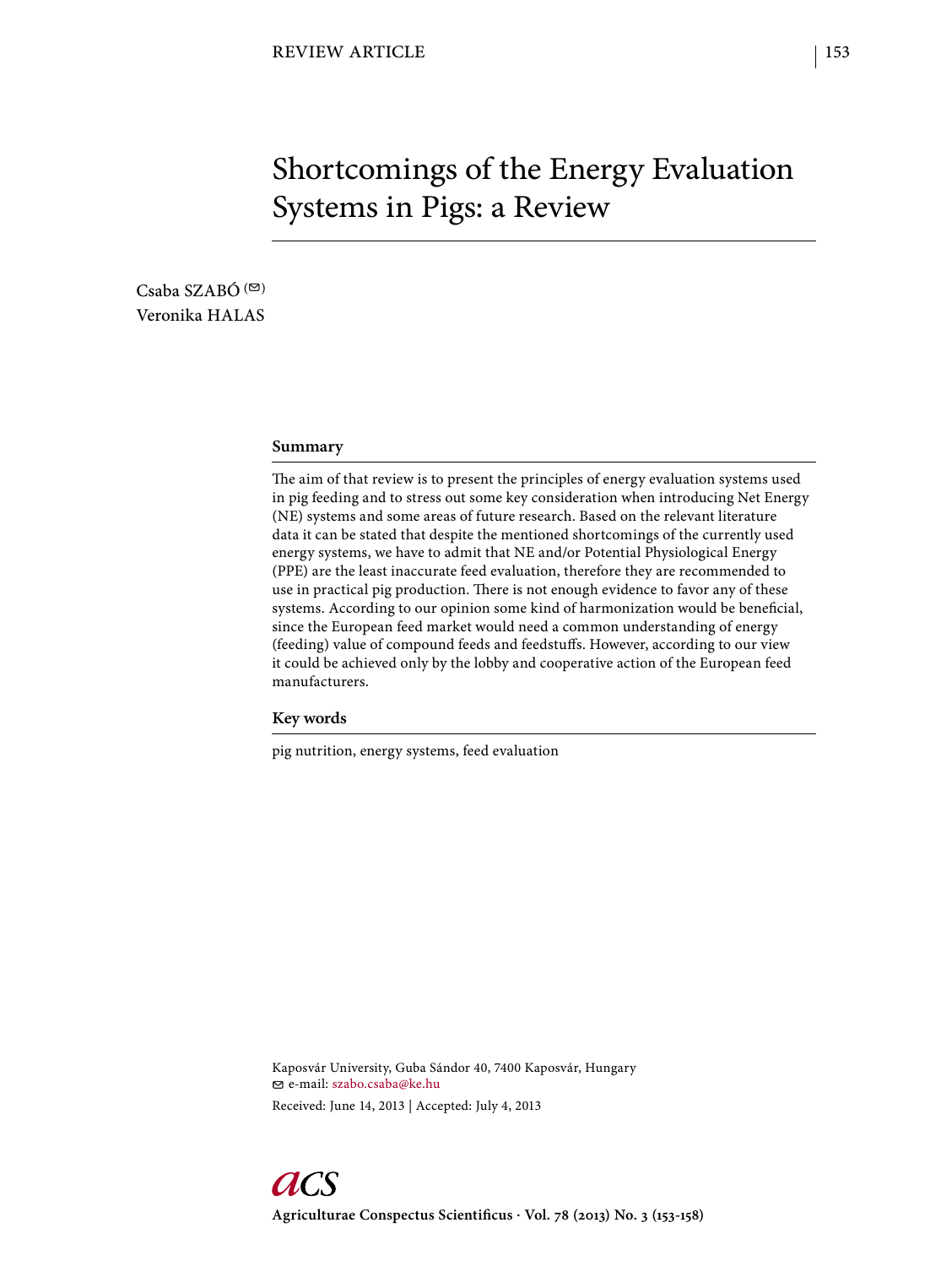#### **Aim**

The biological processes in the body require energy provided by the feed. It has been demonstrated that for the maximum protein deposition feed must contain energy in a certain ratio relative to protein (amino acids) (Batterham, 1994). Therefore, the proper energy evaluation of the feedstuffs and acquaintance of the animal's requirement is crucial to maximize profitability. Even within Europe, different systems are preferred in different countries (Wenk, 2004). The most probable reasons behind that is the considerable high difference between the set of commonly used feedstuffs among countries and the and the characteristics of the pig sector in terms of genetic lines used, and goals of production.

In countries where pig fattening is based mainly on cereals and soybean meal the DE and ME systems work quite well. While in countries having significant sea commerce and therefore using many unconventional feedstuffs with variable fiber content and intensive and large scale pig farming NE systems are preferred. However this "status quo" is going to be changed by the globalization and the increasing volume of by-products from ethanol production in Europe. These changes force us to use more byproducts in our pig diets and consequently move to the net energy evaluation systems. Therefore, the aim of that review is to present some key consideration when introducing NE systems and some areas of future research.

# **Brief overview of energy evaluation systems used in swine feeding**

In classical animal nutrition the energy value of feedstuffs and compound feeds could be described by digestible, metabolizable or net energy content (DE, ME and NE, respectively, Figure 1). The nutritive value of the feeds is principally determined by the digestibility of nutrients. About 10 to 30 percent of dietary gross energy is lost via faces. This large variation is mainly caused by the quite variable content and digestibility of dietary fiber, fat and protein of feedstuffs. The metabolizable energy is defined by the energy content of feed that is not excreted via feces, urine and gases. Urinary energy is mainly attributed to the non-utilized proteins, while gas energy shows a strong correlation with fermentable fiber content of the feed. There is not much advantage to use the ME over DE in mixed feeds for swine, since in most of the cases the ME:DE ratio equals to about 0.96 and this value is quite constant (Noblet, 2005). That means that only about four percent of DE is lost as urine and gases (methane and hydrogen). However this average ratio can not be applied to individual feedstuffs (Shi and Noblet, 1993) since they have quite variable dietary fiber (fermentable fiber) and protein content. The energy yielding potential of the feed can be more precisely characterised by its net energy (NE) value rather than by ME or even DE. The term net energy suggests that it can be entirely used by the animal. In classical energetics the net energy is used for maintenance and for animal products, however, it has to be noted that energy requirement for maintenance is in form of heat and it is a non-productive part of NE. The heat increment – which is the difference between the ME and  $NE -$  is the sum of the ATP used in metabolism, energy used in absorption and excretion processes, as well as fermentation heat. Subsequently if the nutrient digestibility is high and the nutrient content, particularly the amino acid pattern of the protein complies the requirement of the pigs, than the conversion of the nutrients is high and thus the efficiency of ME utilization to NE is favorable. Contrary, by increasing the fermentable carbohydrate content in the diet the utilization of ME reduces due to the higher methane production and fermentation heat lost. Therefore net energy more accurately predicts the amount of energy used and retained in the pig for fibrous feedstuffs when compared to the ME system (Payne and Zijlstra, 2007).



**Figure 1.** Simple description of the principles of the classical and the physiological energy systems (based on Boisen and Verstegen, 2000)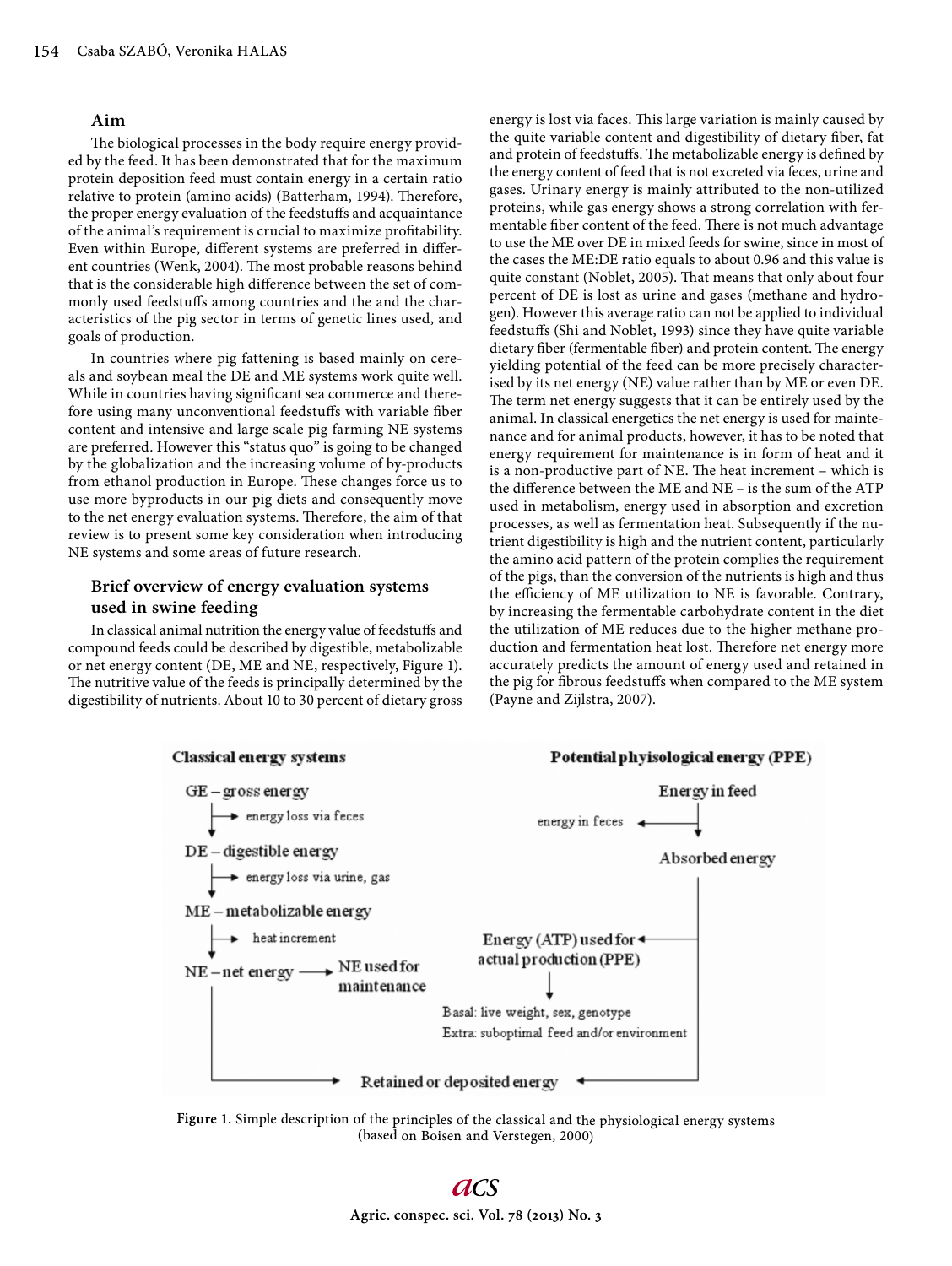However, Boisen (2007) argue that NE systems are not suitable basis for feed evaluation because they are developed under specific experimental conditions. Therefore such a system would be not accurate in practical conditions. In response to that they developed the so called Potential Physiological Energy (PPE) system, which estimates the energy yielding potential of feed ingredients based on the oxidation of nutrients used for synthesis of ATP and *in vitro* digestibility methods. The ATP production (thus PPE value) of nutrients has been established by Boisen and Verstegen (2000). The PPE of different nutrients are not influenced by their actual utilization for oxidation or deposition and, therefore, the contributions of the PPE from feed ingredients are additive in diets (Boisen, 2007).

It has to be admitted that the energy partitioning within the body is dynamically influenced by internal (live weight/age, sex,

gestible ether extracts (dEE) and digestible carbohydrates. The different equations developed in various countries having similar coefficients for digestible protein and digestible lipid, the main difference is in the consideration of the carbohydrate fraction. Further difference is that the Dutch system (Noblet, 2000) utilizes different analytical methods (enzymatic) for starch and lipid determination.

However, it has to be stressed out that prediction equations developed for complete diets can not be applied to individual feedstuffs, since nutrient content of them many times falling well out the usual range in complete diets. Therefore, separate prediction equations had been developed (Table 2).

It is obvious that the hierarchy between feeds obtained in the DE or ME systems will vary in the NE system according to the specific chemical composition (Noblet, 2005). The energy

Table 1. Coefficients used in equations to calculate net energy (MJ/kg dry matter) in mixed feed (Noblet, 2000)

| NE system | Equation                                                               |
|-----------|------------------------------------------------------------------------|
| French    | $0.0113$ dCP + 0.0350 dEE + 0.01444 starch + 0.0121 dRes               |
| Dutch     | $0.0108$ dCP + 0.0361 dEE + 0.0135 starch + 0.1027 sugar + 0.0125 dRes |

dCP = digestible crude protein; dEE = digestible ether extract; dRes = digestible residue (obtained as difference between digestible organic matter and other digestible nutrients considered in the equation). Composition is expressed as g/kg of dry matter)

| Table 2. Some example equation to calculate net energy (MJ/kg) in feedstuffs |                                                                                                                                                                                                                            |  |  |
|------------------------------------------------------------------------------|----------------------------------------------------------------------------------------------------------------------------------------------------------------------------------------------------------------------------|--|--|
| Source                                                                       | Equation (parameters in g/kg)                                                                                                                                                                                              |  |  |
| Noblet et al, 1994<br>Blok, 2006<br>Noblet et al, 1994                       | $0.0121$ dCP + 0.0350 dEE + 0.0143 starch + 0.0119 sugar + 0.0086 dRes<br>0.0117 dCP + 0.0358 dEE (acid) + 0.0142 ST (Am-e) + 0.0128 SU (e) + 0.0098 FCH<br>$0.70$ DE + 0.0067 EE + 0.0020 starch – 0.0038 CP – 0.0033 ADF |  |  |

dCP = digestible crude protein; dEE = digestible ether extract; (acid) = dEE using acid hydrolysis; ST (Am-e) = enzymatic digestible fraction of the Starch fraction, analyzed according to the amyloglucosidase method; dRes = digestible OM – digestible CP – digestible ether extract – starch – sugar; SU (e) = enzymatic degradable fraction of total sugar fraction; FCH = fermentable carbohydrate fraction

genotype, health status) and external factors (environmental conditions and nutrient supply), therefore such an energy evaluation system that consider the energy yielding potential of the feed by calculating a given value for nutrient conversion cannot be accurately predict the actual production response of the pigs in all practical situation.

#### **Application of NE systems**

Major net energy systems for pigs developed in France (INRA), the Netherland (CVB) and in Denmark (potential physiological energy - PPE). The newest recommendation which contains NE recommendation for swine is the 11th Nutrient Requirements of Swine (National Research Council, USA) 2012 edition. However, the net energy values published in this book is based on the prediction equations published by Noblet et al. (1994). Current prediction equations of net energy content in complete diets as summarized by Noblet (2000) are based on the digestible nutrient content (Table 1). These equations were derived from a combination of digestibility and respiration (measurement of heat production) experiments with diets that typically cover a greater range of nutrient concentrations than commonly found in commercial swine diets (Moehn et al., 2005). Nutrients considered in the equations are digestible crude protein (dCP), divalue of protein or fibrous feeds is overestimated, while fat or starch sources are underestimated when expressed on a DE (or ME) basis. These conclusions are more clearly demonstrated in Table 3 for a series of ingredients. High fat or high starch ingredients has considerable lower DE and ME value while protein rich and/or fiber rich ingredients have higher DE and ME values compared their ranks in NE system. For mixed ingredients, the negative effect of protein or fiber (i.e., protein sources) on efficiency of DE or ME for NE is partly counterbalanced by

Table 3. Relative energy values of feedstuffs in DE, ME and NE systems (based on Noblet et al., 1993)

| Energy system | DE  | ME  | NE  |
|---------------|-----|-----|-----|
| Diet*         | 100 | 100 | 100 |
| Wheat         | 97  | 97  | 100 |
| Corn          | 95  | 94  | 102 |
| Tapioca       | 95  | 96  | 106 |
| Soybean meal  | 98  | 94  | 66  |
| Peas          | 97  | 97  | 91  |
| Animal fat    | 179 | 182 | 242 |

\* Diet corresponds to a 3.5% animal fat, 15% soybean meal and 81.5% wheat diet.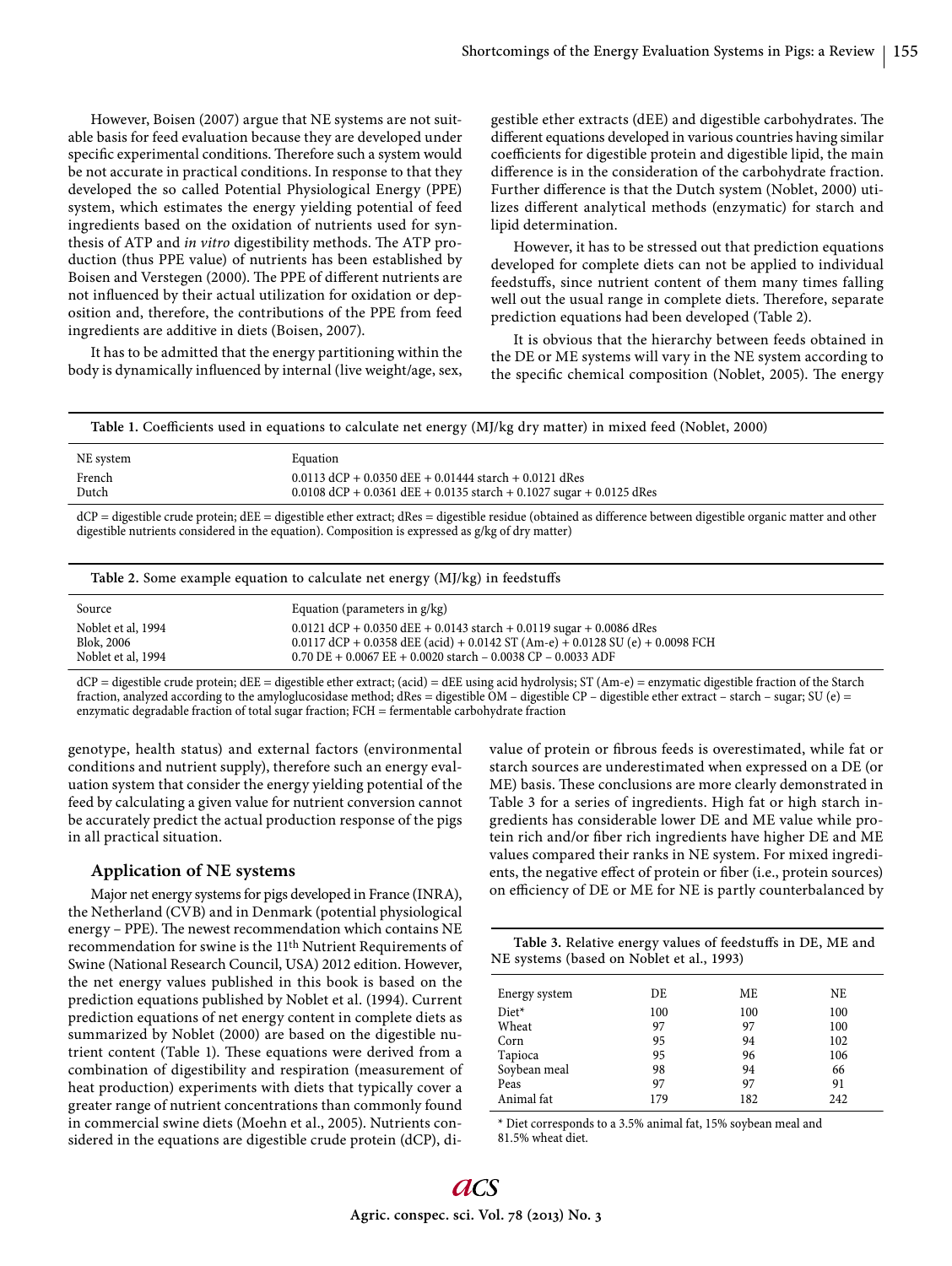the positive effect of starch or fat (i.e., energy sources). It is also demonstrated that diets formulated on NE concept and having lower protein but the same amino acid content resulted in even higher energy retention that leads to a lower surplus of dietary N and thus a lower N excretion (Noblet and van Milgen, 2004).

# **Considerations on Net Energy systems**

The aim of pig production is to provide the sufficient, but not more nutrient to reach the optimum performance of the animals, to achieve profitable production. To achieve this we need accurate units to express the nutritional needs of the animals and the nutritive values of the feedstuffs. Therefore, before introducing a new system in a given pig production industry, this system should be checked for its accuracy and limitations. The North-American swine producers were long relying on the DE and ME system, which provided sufficient accuracy on the corn – soybean meal based diets (Pettigrew et al., 2009). However, by the boom of the bio-ethanol industry the fiber-rich co-products appeared in significant amount on the market, and therefore the previous energy system needed to be reconsidered. To check the benefit of introducing a net energy system, several large scale studies were conducted (Alle et al., 2009). The results of Kil et al. (2009) showed that the measured values for NE of diets were lower (P<0.05) than the values predicted from INRA and CVB. This was true for growing pigs as well as for finishing pigs, but values for finishing pigs obtained in that experiment were closer to the values predicted from INRA and CVB than the values for growing pigs. Values obtained for the diets used in the trial were also closer to values predicted by PPE than the values predicted by INRA and CVB. For ingredients, the measured NE values were lower ( $P < 0.05$ ) than the predicted values for growing pigs, regardless of which system they were compared with. However, the measured values for finishing pigs were relatively close to the predicted values from the three European systems. However, the ranking of the six ingredients was similar if based on measured and predicted values. Pettigrew (2008) reported summarized result of several trials (Table 4).

The measured NE values for diets are all substantially lower than values predicted by the European systems. However, Van Oeckel et al. (2005) demonstrated that some tested feed ingredients like wheat bran and sunflower meal samples had six and eleven percent higher actual net energy values compared to the CVB (2004) tabular values, respectively.

These data also show, in agreement with Noblet (2007), that it is extremely important to use the same energy system for expressing the diet energy values and the pig's energy requirements. It is important to note that predicted NE values (prediction equations) should be carefully evaluated, since equations were often developed using complete diets, and caution is needed when extrapolating to individual ingredients (NRC, 2012).

Energy values assigned to ingredients and energy requirements are affected by the chemical-physical properties of the ingredient and the physiological state of the pig (growth, gestation, lactation) (NRC, 2012). One criticism of the NE systems is that the values are determined in standardized conditions and therefore application in practical conditions could result inconsistent production response (Boisen and Verstegen, 1998). That was one of the reason to that the PPE system has been developed. The PPE system is based on the potential production of ATP when the different nutrients are oxidized at cellular level (Boisen, 2007). The feed value is based on solely on the properties of the feed itself, and relevant information (*in vitro* digestibility) of the actual feed samples. In practical feed formulation often average energy values from feed composition tables are used, because the actual energy value determination would need animal experiment and quite a bit of time. The PPE system provides the opportunity of the energy evaluation of each feed sample. However, there are many factors affecting the utilization of DE (and ME) as net energy. We should not forget that our final aim is the production of animal product, therefore leaving out the testing of production response, might lead to incorrect conclusions. Even, Boisen and Tybirk (2007) admit that the PPE system can be further improved by the knowledge of specific effects of

| Table 4. Measured and predicted ive values of unicrem growing pig dicts (m)/kg), (based on Femgrew, 2000) |                     |          |                  |            |      |          |
|-----------------------------------------------------------------------------------------------------------|---------------------|----------|------------------|------------|------|----------|
| Experiment                                                                                                | Diet                | Measured | <b>INRA-calc</b> | <b>CVB</b> | PPE  | ME (NRC) |
| Corn                                                                                                      | Low-fat basal       | 8.5      | 10.6             | 10.8       | 9.2  | 15.0     |
|                                                                                                           | Low-fat corn        | 8.5      | 10.7             | 11.4       | 9.7  | 15.2     |
|                                                                                                           | High-fat basal      | 9.2      | 12.2             | 12.3       | 10.1 | 16.5     |
|                                                                                                           | High-fat corn       | 8.9      | 11.9             | 12.0       | 10.4 | 16.4     |
| Soybean meal                                                                                              | Basal               | 9.3      | 11.0             | 11.4       | 10.3 | 15.5     |
|                                                                                                           | Regular             | 8.6      | 10.8             | 11.1       | 9.7  | 15.6     |
|                                                                                                           | Low-oligosaccharide | 9.0      | 10.7             | 11.2       | 9.5  | 15.6     |
| Fat                                                                                                       | Basal               | 8.9      | 10.7             | 10.7       | 9.4  | 15.4     |
|                                                                                                           | Soy oil. 5%         | 9.4      | 12.0             | 12.8       | 10.4 | 16.4     |
|                                                                                                           | Soy oil. 10%        | 10.1     | 13.1             | 13.2       | 11.4 | 17.4     |
|                                                                                                           | Choice white grease | 10.6     | 13.1             | 13.1       | 11.5 | 17.2     |
| Fiber                                                                                                     | Basal               | 9.5      | 9.8              | 9.7        | 6.4  | 15.8     |
|                                                                                                           | Soy hulls           | 7.0      | 8.6              | 8.7        | 9.2  | 13.6     |
|                                                                                                           | Wheat middlings     | 7.8      | 9.4              | 9.6        | 8.5  | 15.3     |
| Amino acids                                                                                               | High-protein        | 8.4      | 11.0             | 11.2       | 9.6  | 15.6     |
|                                                                                                           | Low-protein         | 9.0      | 10.8             | 11.4       | 9.4  | 15.1     |
| Mean of column                                                                                            |                     | 8.9      | 11.0             | 11.3       | 9.7  | 15.7     |
| Ratio to measured                                                                                         |                     |          | 1.24             | 1.27       | 1.08 | 1.76     |

**Table 4.** Measured and predicted NE values of different growing pig diets  $(M1/kg)$ , (based on Pettigrew, 2008)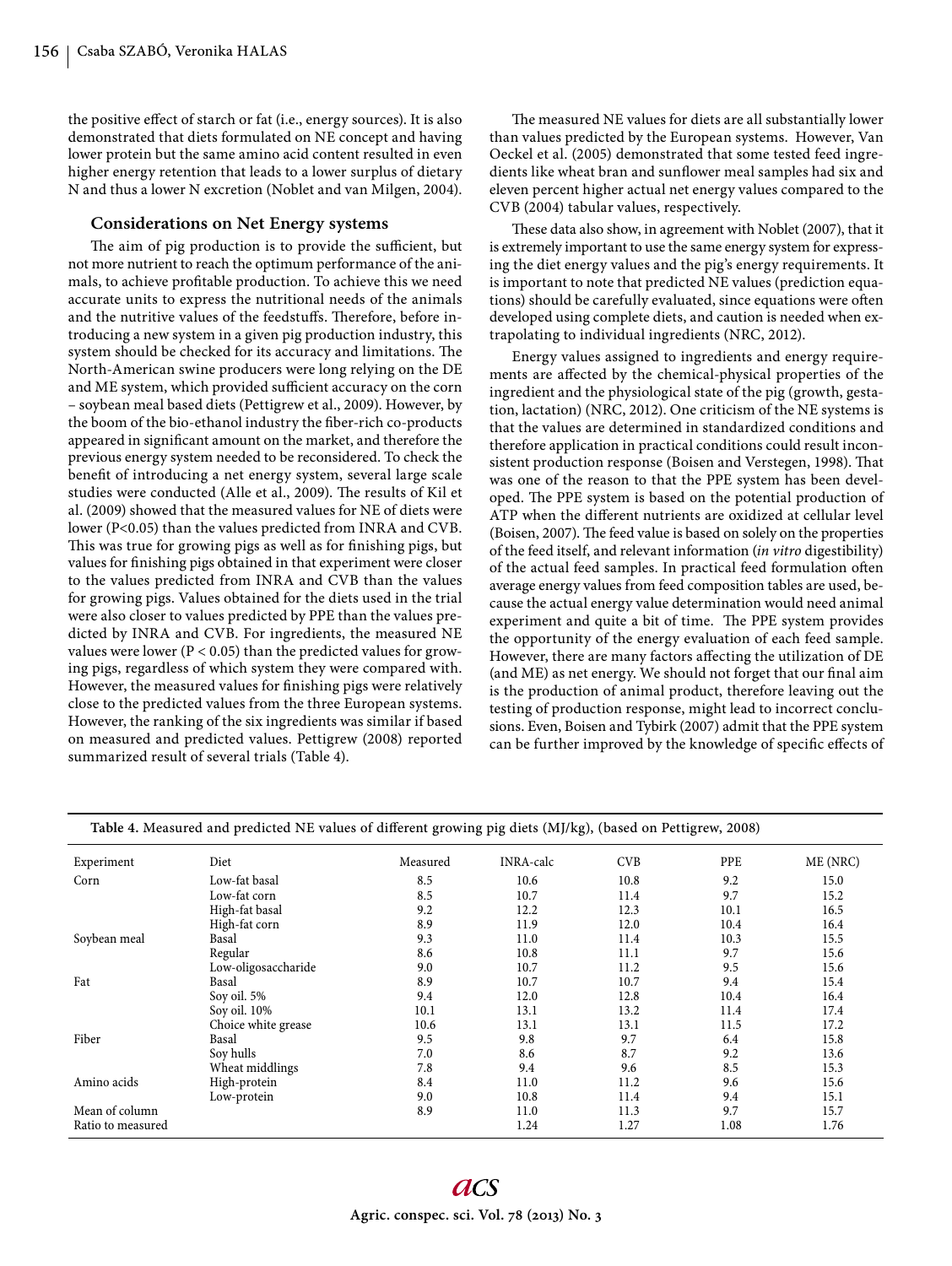diet composition on animal health, behavior and activity, which may influence nutrient requirements and production results.

Current NE systems do not distinguish between the different utilization of ME into maintenance and growth (Noblet and van Milgen, 2004) assuming similar efficiencies for maintenance and energy retention. However, the same authors (van Milgen and Noblet, 2003) demonstrated previously that the energy supply for maintenance has priority over the requirement for production and the utilization of ME for maintenance NE is higher than that for production. The efficiency measured in trials were about 74% to 77% for maintenance (Noblet, 2000), 58% to 60% for protein deposition and 77% to 82% for lipid deposition (van Milgen and Noblet, 1999), 40% to 50% for gestation products (Noblet and Etienne, 1987b) and 72% for milk production (Noblet and Etienne, 1987a; Babinszky et al., 1991). The equations predicting ME utilization summarized by Noblet and van Milgen (2004) estimate substantially higher efficiency for growth than for maintenance (Table 5). These values are contradictory with the above mentioned efficiencies. One reason could be that the

taken into account. We also have to improve our understanding of the utilization of ME to NE, and this would have influences in feed evaluation, nutrient requirement and thus in feed formulation upon different feeding regimens and environmental circumstances.

The diversity of energy evaluation systems makes it difficult to compare or cross use of requirement recommendations and feed tables. There were some attempts to develop a unified European energy evaluation system encouraged for instance by European Association of Animal Production but according to our view this is a rather optimistic plan to date. The reason is that countries having strong and long tradition in pork production invested a lot in their systems (providing a business advantage), and therefore hard to believe that any of other countries would give up his position. According to our opinion some kind of harmonization could be achieved trough cooperative action of the European feed manufacturers, since the feed market would need a common understanding of energy (feeding) value of compound feeds and feeding stuffs.

| Table 5. Estimated ME utilization (%) for growth ( $k_g$ ) and maintenance ( $k_m$ ) of pigs (based on Noblet and van Milgen, 2004) |
|-------------------------------------------------------------------------------------------------------------------------------------|
|                                                                                                                                     |

| Feed          | Ether extract $(\%)$ | Starch (%) | Crude protein (%) | $ADF$ $(\%)$ | Κg   | $k_{m}$ |
|---------------|----------------------|------------|-------------------|--------------|------|---------|
| Barley        | 1.82                 | 52.19      | 10.08             | 5.46         | 74.9 | 68.2    |
| Corn          | 3.72                 | 64.11      | 8.15              | 2.59         | 75.2 | 68.5    |
| Wheat         | 1.48                 | 60.59      | 10.54             | 3.12         | 75.0 | 68.3    |
| Wheatbran     | 3.48                 | 19.77      | 14.77             | 11.85        | 74.4 | 67.7    |
| Vegetable oil | 100                  | 0          | $\Omega$          |              | 78.3 | 73.8    |
| Soybean meal  | 1.84                 |            | 45.32             | 7.29         | 73.5 | 67.3    |
| Diet*         | 7.12                 | 43.35      | 13.86             | 4.60         | 74.9 | 68.4    |

\* Diet composition: 20% barley, 20% corn, 30% wheat, 9.7% wheat bran, 5% vegetable oil, 12.4% soybean meal

prediction equation for maintenance was developed on sows, while the one for growth was achieved on growing pigs.

Anyway, the maintenance energy requirement as well as the energetic efficiency of protein deposition decreases with age, therefore the NE content of feeds determined on sows cannot be accurate for growing pigs. Different efficiency values suggest that shift in maintenance energy requirement as well as change in composition of tissue accretion makes quite a bit of difference in the estimated amount of dietary NE available for growth. In case of suboptimal environmental conditions maintenance energy requirement might be even 30% higher than the basic rate (Black et al., 1999).

Despite the above mentioned shortcomings of the currently used energy systems, we have to admit that NE and/or PPE are, to date, more accurate feed evaluation systems than ME or DE based-systems, therefore they are recommended to use in practical pig production.

## **Future perspectives**

Current NE systems provide advantage over the DE or ME system, however, they still presents many elements of inaccuracy. Prediction equations are mainly based on digestible nutrients and even the changes in digestibility over age is hardly

### **References**

- Allee G.L., Pettigrew J.E., Patience J.F., Stein H.H., Kil D.Y., Beaulieu D.B., Hinson R.B. (2009). North American Swine Energy System: Experimental Strategy and Methods. J. Anim. Sci. 87 (E-Suppl. 3):98 (Abstr.)
- Babinszky L., Verstegen M.W.A., Hartog L.A., van der Hel W., Zandstra T., Dam J.T.P. (1991). Effect of dietary carbohydrate and fat on energy and nitrogen balances and milk production of lactating sows. In: C. Wenkés M. Boessinger (Eds.) *Energy Metabolism of Farm Animals*, EAAP Publications, ETH- Zürich, Switzerland , 286 - 271.
- Batterham E.S. (1994). Protein and energy relationships for growing pigs. In: Principles of growing pig science (D.J.A. Cole, J. Wiseman and M.A. Varley, eds), Nottingham University Press, Sutton Bonington, 107-121.
- Black, J.L., Bray H.J., Giles L.R. (1999). The thermal and infectious environment. In: A quantitative biology of the pig, (I Kyriazakis,eds), CABI Publishing, p 71-97.
- Blok M.C. (2006). Development of a new net energy formula by CVB, using the database of INRA. In: Int. Sym. Proc. Net energy systems for growing and fattening pigs. Vejle, Denmark, 40-57.
- Boisen S. (2007). A New Concept for Practical Feed Evaluation Systems. DJF Animal Science No. 79. Research Centre Foulum, Denmark, 1-70.